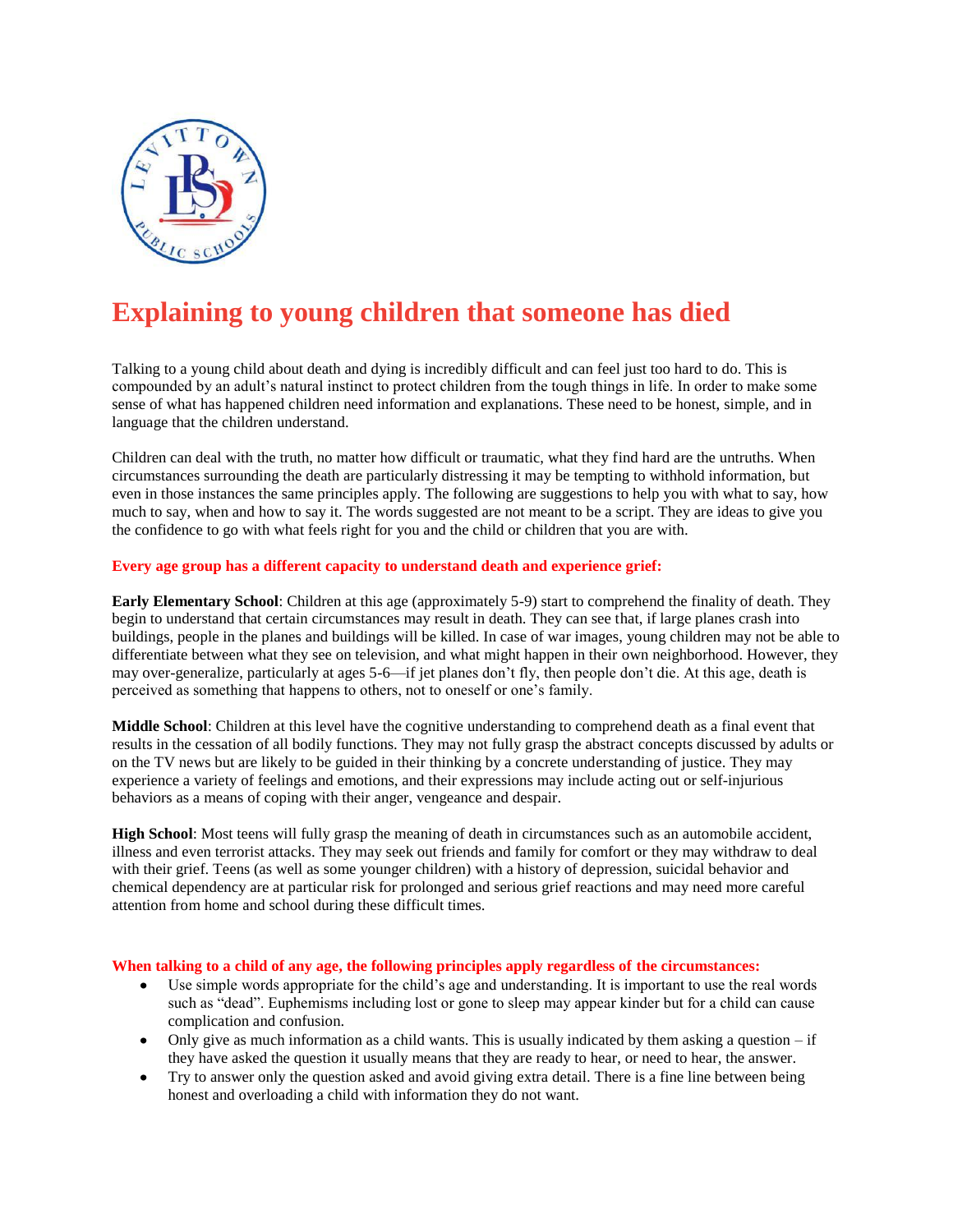If faced with a question that you find particularly difficult, or one that you are not sure how to answer, it can be helpful to ask the child what they think. This will give you an indication of how much the child already knows and understands.

## **How to tell a young child that someone has died:**

- Alert the child to the fact that you have something sad to say "I have some very sad news to tell you..."
- Often initially all you need to say is that the person has died, more questions will follow when the child is ready for further explanation and more information.
- Reassure the child that it is OK to ask questions about anything at all and you will do your best to answer them honestly.

# **Helping young children cope**

- **Allow children to be the teachers about their grief experiences**: Give children the opportunity to tell their story and be a good listener.
- **Don't assume that every child in a certain age group understands death in the same way or with the same feelings:** All children are different and their view of the world is unique and shaped by different experiences. (Developmental information is provided below.)
- **Grieving is a process, not an event**: Parents and schools need to allow adequate time for each child to grieve in the manner that works for that child. Pressing children to resume "normal" activities without the chance to deal with their emotional pain may prompt additional problems or negative reactions.
- **Don't lie or tell half-truths to children about the tragic event:** Children are often bright and sensitive. They will see through false information and wonder why you do not trust them with the truth. Lies do not help the child through the healing process or help develop effective coping strategies for life's future tragedies or losses.
- **Help all children, regardless of age, to understand loss and death:** Give the child information at the level that he/she can understand. Allow the child to guide adults as to the need for more information or clarification of the information presented. Loss and death are both part of the cycle of life that children need to understand.
- **Encourage children to ask questions about loss and death:** Adults need to be less anxious about not  $\bullet$ knowing all the answers. Treat questions with respect and a willingness to help the child find his or her own answers.
- **Don't assume that children always grieve in an orderly or predictable way:** We all grieve in different ways and there is no one "correct" way for people to move through the grieving process.
- Let children know that you really want to understand what they are feeling or what they need:  $\bullet$ Sometimes children are upset but they cannot tell you what will be helpful. Giving them the time and encouragement to share their feelings with you may enable them to sort out their feelings.
- **Children will need long-lasting support:** The more losses the child or adolescent suffers, the more difficult it will be to recover. This is especially true if they have lost a parent who was their major source of support. Try to develop multiple supports for children who suffer significant losses.
- **Keep in mind that grief work is hard:** It is hard work for adults and hard for children as well.
- **Be aware of your own need to grieve:** Focusing on the children in your care is important, but not at the expense of your emotional needs. Adults who have lost a loved one will be far more able to help children work through their grief if they get help themselves.

### **Children and teens with grieving friends and classmates**

Seeing a friend try to cope with a loss may scare or upset children who have had little or no experience with death and grieving. Following are some suggestions teachers and parents can provide to children and youth to deal with this "secondary" loss..

• **Children need reassurance from caregivers and teachers that their own families are safe.** Seeing their classmates' reactions to loss may bring about some fears of losing their own parents or siblings, particularly for students who have family in the military or other risk related professions. For children who have experienced their own loss (previous death of a parent, grandparent, sibling), observing the grief of a friend can bring back painful memories. These children are at greater risk for developing more serious stress reactions and should be given extra support as needed.